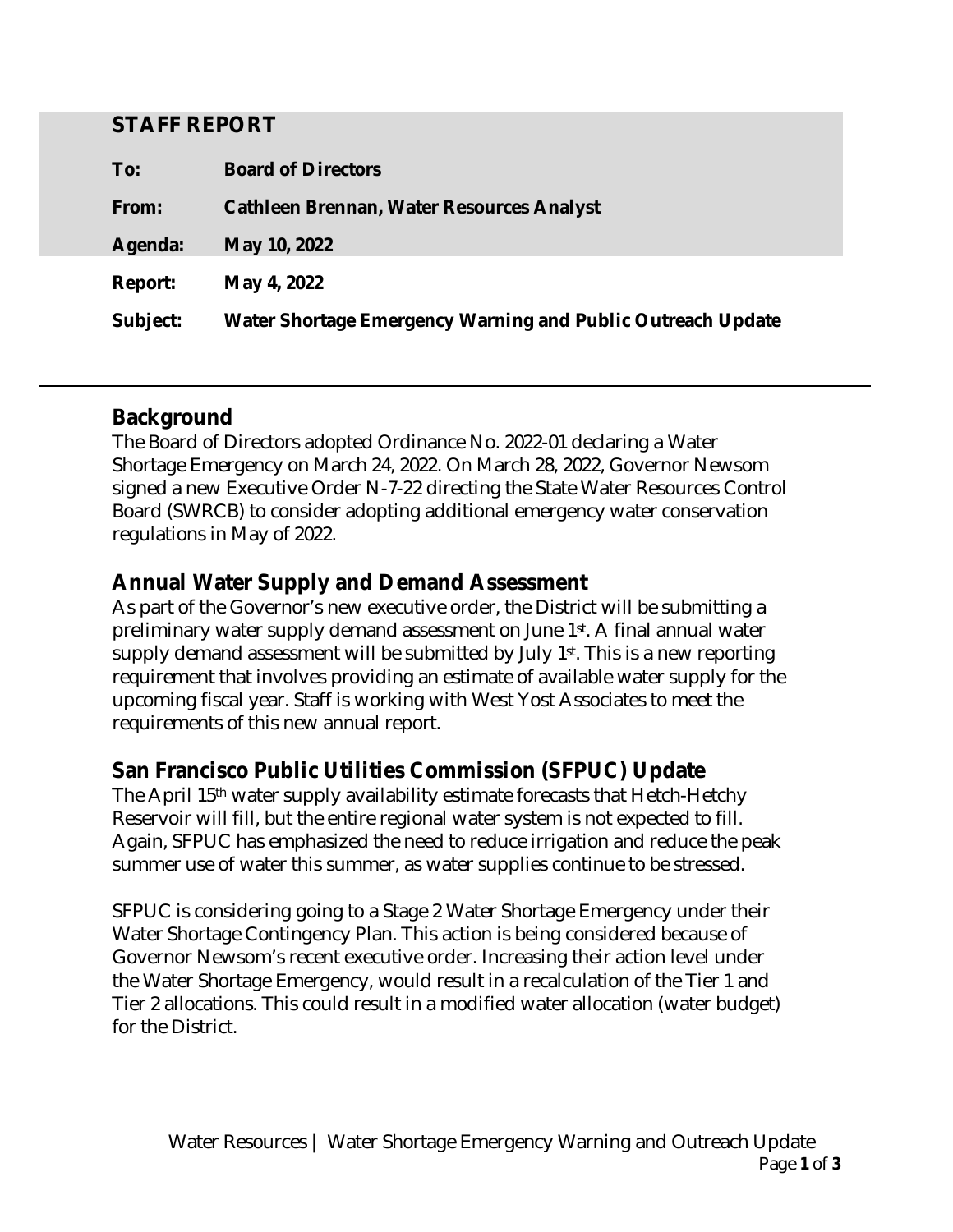# **Outreach Update for the Month of April**

- Ø The District published an electronic newsletter on April 20th.
- Ø The District posted on Twitter a link to the electronic newsletter on April 20th.
- Ø The Water Emergency Warning Fact Sheet was mailed to all customers on April 26th.
- Ø A message was posted on Nextdoor regarding the Water Shortage Emergency on April 27th.
- Ø WaterSmart mailed to every single-family customer a water report on April 30th.

## **Milestones**

The last page of this report has a list of milestones related to the current Water Shortage Emergency.